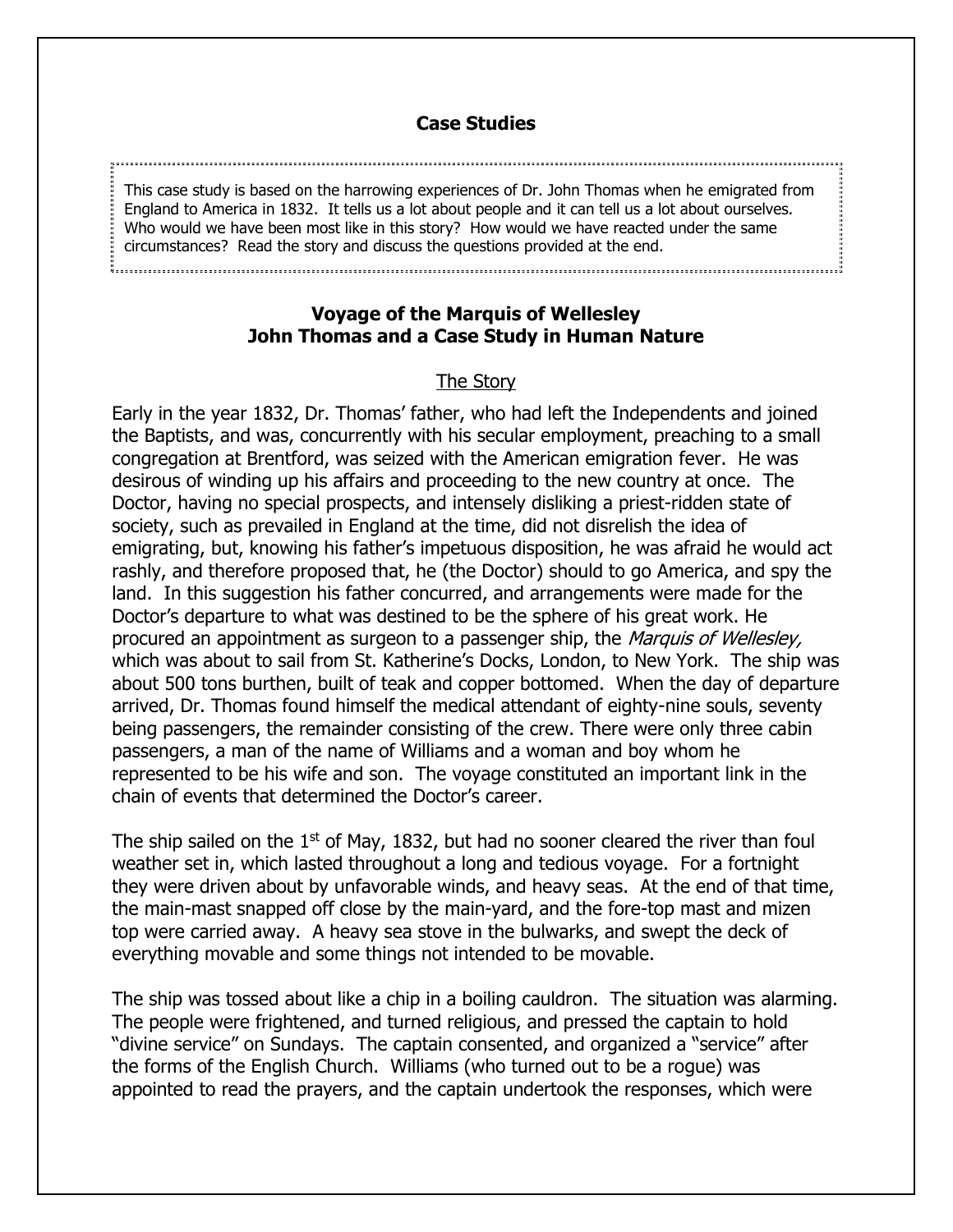eagerly joined in by the frightened congregation. It fell to the Doctor's part to read a chapter from the Bible, and then a sermon from Chalmers' published Sermons. The arrangement evidently worked well, and calmed the excited feelings of the people.

For days the storm showed no abatement, and there was danger of the ship becoming water-logged, to prevent which she was relieved of a large number of chalk blocks. The cloudy condition had prevented observations from being taken for some days, and the ship's progress was quite uncertain. The captain was confident as to the position of the vessel, but Dr. Thomas had strong doubts from the fact that the reckonings of all the ships they passed differed from theirs. One Sunday, at dinner, the ship's position was the subject of conversation, and the captain remarked that if the reckoning of the other ships was correct, they could not be far from Sable Island, but added that he believed that their own reckoning was the correct one, which made them upwards of 250 miles away from it. The Doctor suggested that it would be as well to assume that the other ships were right, and they wrong, and to take soundings; but his suggestion was disregarded.

That same evening, the Doctor was reading in his cabin, which was so placed that he could see the whole length of the vessel and the aspect of the water, and he was struck with the appearance of the sea, which looked as though they were in shallow water. Seeing the second mate standing by the window, he called his attention to it, and told him he was satisfied that if the ship continued on her present course, she would run ashore. The second mate ridiculed the remark, telling the Doctor he knew nothing at all about it, being a landsman. The Doctor retired to his cabin, but came out again in a few minutes, being ill satisfied with the general aspect of things, and again warned the second mate, who returned about the same reply. The Doctor again went into his quarters, and was in the act of taking off his coat, for the purpose of turning into his berth, when the ship scraped on the bottom and struck heavily, almost jerking him off his feet. The cry was instantly raised, "Breakers ahead!" Consternation seized on every soul. The vessel rose with the next wave, and again struck the bottom with crashing force. Each succeeding wave lifted her in this way, and let her down again with a heavy bump, which threatened to break her to pieces every moment. She struck twelve times in succession, the passengers screamed and the sailors ran about excitedly, in their endeavours to carry out the orders of the captain, who strove to get the vessel about with her head to the sea. One man was lying near the Doctor, exclaiming with the terror of a child: "We shall go to the bottom! We shall go to the bottom!" The Doctor remarked to him that they were already at the bottom, and could not get lower than they were. At the same time, he felt the prospect was pretty certain that the ship would be broken up.

His mind was powerfully acted on by the situation, and received a bent which determined his future career. Naturally hopeful, he could not persuade himself that he had come to the end of his life, but the chances of escape were so small that he felt uncomfortably pressed by the question of what would become of him in that event. He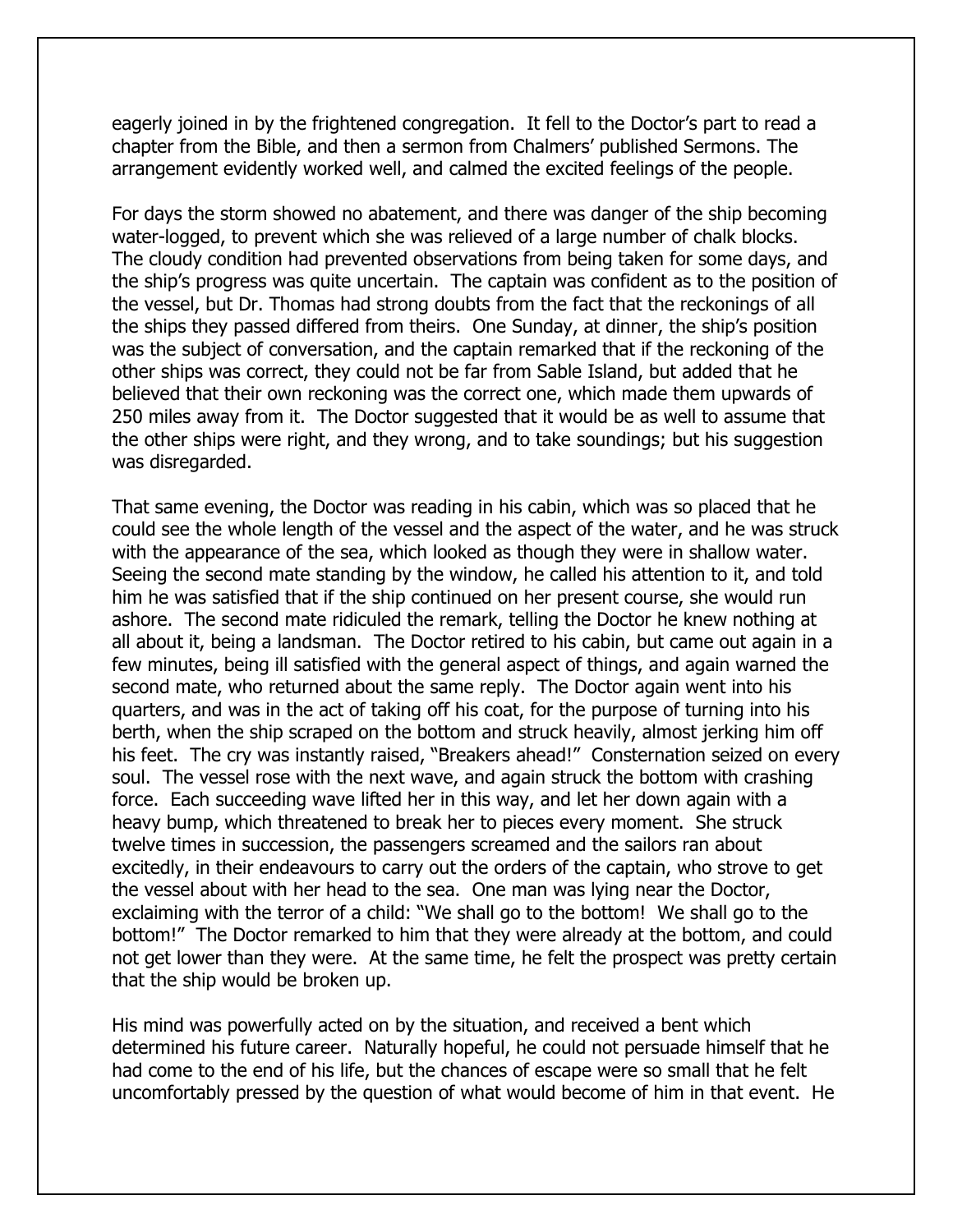was far from being irreverent or irreligious, but he had never made religion a question of practical interest. The consequence was that at such a trying moment as the one described, he felt a cloud of uncertainty. He concluded that the best thing to do would be, as the waves were closing over him, to go down with the prayer upon his lips, "Lord, have mercy upon me for Christ's sake". At the same time he determined that if ever he got ashore again, he would never rest till he found out the truth of the matter, that he might no more be found in such an uncertain state of mind.

Aided by a change of wind, the captain's efforts to get the vessel's head round to sea were successful, and ecstatic cries rose from every part of the ship, "She rides! She rides!" The words, however, were scarcely out of their mouths when the ship again struck the ground with a crash that made every plank tremble. This was her last and worst collision, and for the moment destroyed all hope that they would be saved. She immediately rose on the waves, but it was every moment expected she would settle down and founder. The pumps were put into action, lights were called for, and the ship was examined, when it was found that the stem-post had started, and that the water was rushing in at various points. Something was done to repair the damage, but the leakage could not be entirely stopped, and the pumps had to be kept constantly at work during the remainder of the voyage. At the end of ten days, during which the weather continued more or less boisterous, the ship arrived safely in New York harbour, having occupied eight weeks in the passage.

Having left the ship, Dr. Thomas went to a boarding-house in the city, and his astonishment may be imagined when, on the third day, his father presented himself at the door. He had lost patience after his son's departure, and throwing up his situation, had resolved to commit himself and his fortunes to the emigration scheme, without waiting for the report of his son. He started three weeks after the Doctor, and arrived only three days behind him.

Robert Roberts, Dr. Thomas, His Life and Work, pp.6-8.

## Questions

1 – How would you characterize the people involved in this frightening experience? Circle the letter or letters that you feel apply to:

| The passengers $A$ $B$ $C$ $D$ $E$ $F$ $G$ $H$ $I$ $J$ $K$ $L$  |  |  |  |  |  |  |
|-----------------------------------------------------------------|--|--|--|--|--|--|
| The captain A B C D E F G H I J K L                             |  |  |  |  |  |  |
| The second mate $A$ $B$ $C$ $D$ $E$ $F$ $G$ $H$ $I$ $J$ $K$ $L$ |  |  |  |  |  |  |
| The doctor A B C D E F G H I J K L                              |  |  |  |  |  |  |

Characteristics:

A – Calloused to the predicament.

B – Had well established concerns about their relationship with God.